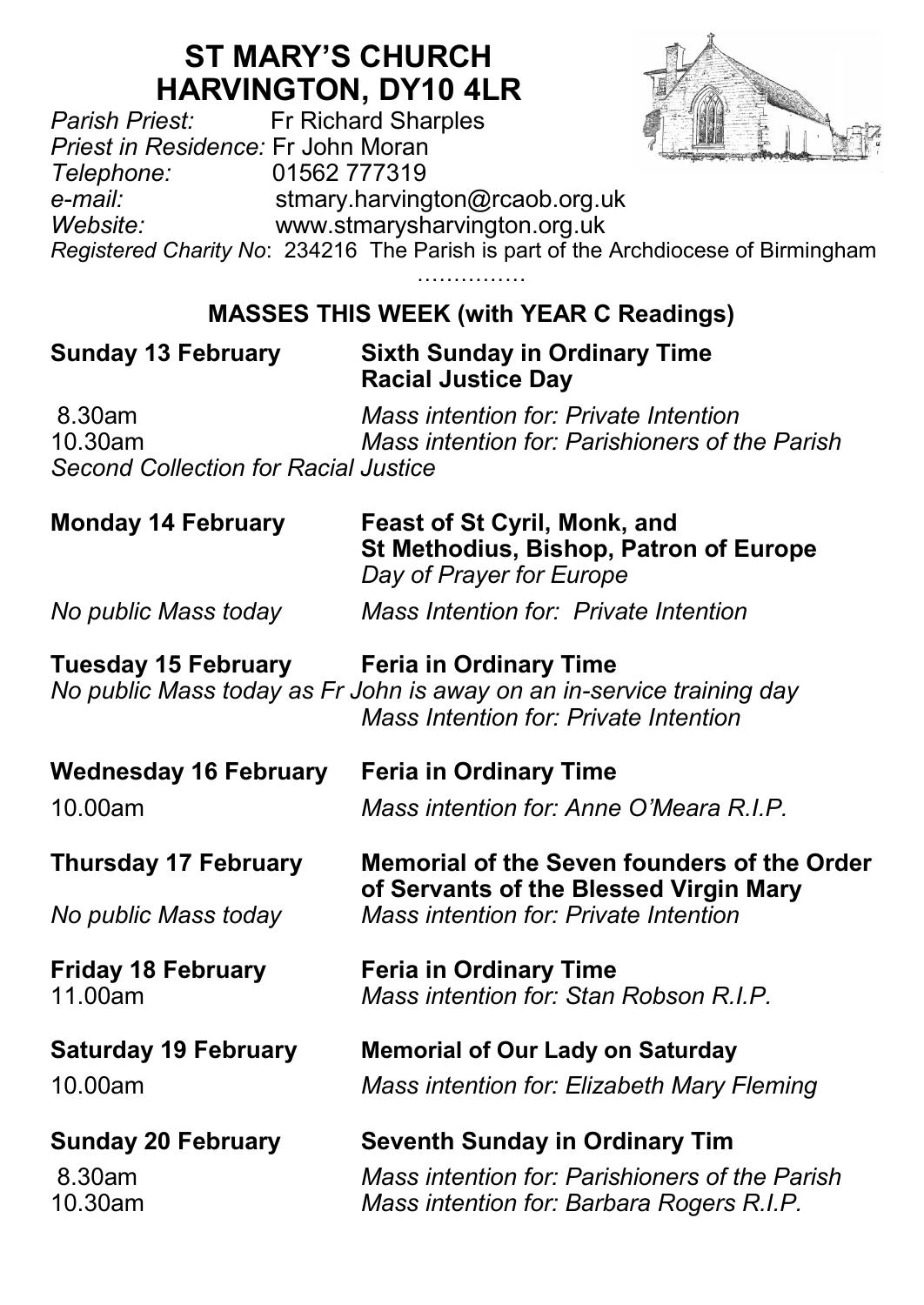#### **Anniversaries in February:** Rev Charles Dodd (1742),

Rev James Layfield (1756), Stanhope Pedley (1938), Agnes Drinkwater (1938), Pierce Bradley (1987),Tony Goodyear (1988), Pauline Jack (1992), Jeffrey Nichols(2003), Gertrude Higham (2003), Gerard O'Keeffe (2003), Rose Marie Villiers (2007), Mary Keane (2007), Gerry Costello (2012), Edmund Osborne (2013), Mandy Natalie Bridge (2016), Alan Cox (2016), Liam Buckley (2018), Jean Wilcox (2018), Michael Millard (2019), Vincent Glynn (2019)

……………………………………………………………………. **In your prayers please remember parishioners and friends who are sick:** 

Deirdre Brookes, Kathleen Clark, Liz and Lionel Cornish, Bob Grant, Jane and Peter Handley, Kay Hildebrandt, Ann Parry, Clare Saich, Geraldine Walton, Jane Young, Karen Wright

………...……………………...



… for all your offerings and donations. They are always gratefully received. **Contributions to the Parish: 31 January-7 February**

| Vour depatiens to Kidderminster Essabenk were to them on Menday 7th Esbru |  |
|---------------------------------------------------------------------------|--|

Your donations to Kidderminster Foodbank were to them on Monday 7th February. They are very grateful for the donations of food and money, amounting to £202.



**OFFERTORY DONATIONS** are no longer collected in the pews. If you wish to make a donation on **SUNDAYS** please place your offering in the 'bin' on the porch table. On **OTHER DAYS OF THE WEEK** offerings may be placed **in the basket on the sanctuary step in front of the altar.** 

………………………………



### **WELCOME TO ST MARY'S!**

- We ask everyone attending our premises to take note of the following: In line with government suggestions to prevent the spread of the Covid virus in crowded and indoor spaces, we ask you to continue wearing a face covering inside church.
- If members of the congregation would like to ensure social distancing they may use a 'Please Leave Space' sign (available in the porch) and place it on the seat beside them in their pew.
- Please spread out and don't kneel if someone is sitting on the pew in front.
- Should you wish to be informed if someone who has attended your Mass has tested positive then please use the QR code displayed on the table or fill in a slip with your name, contact details and date / time and post it in the wooden box located on a porch table, and we will contact you as soon as we have been made aware.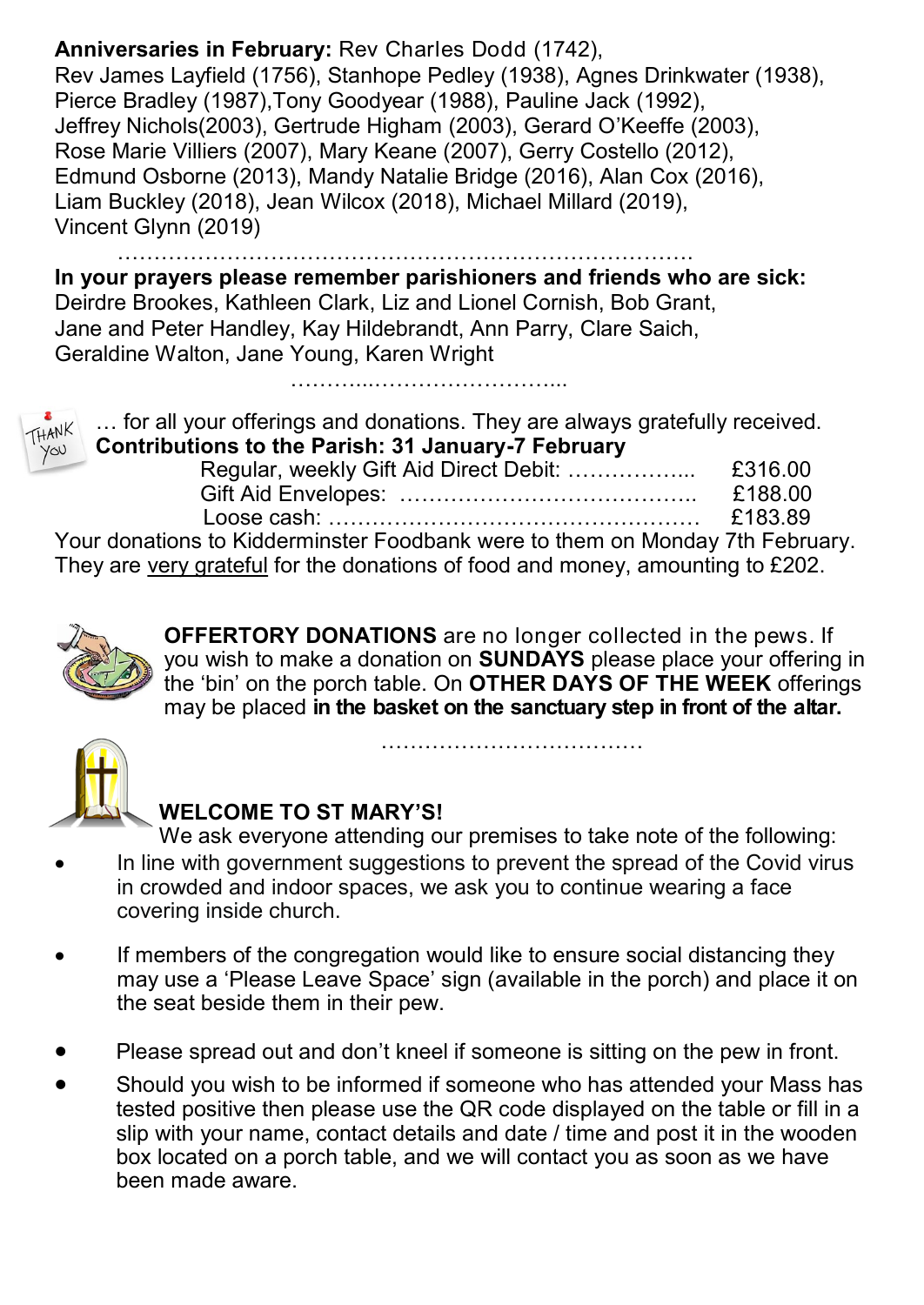

For anyone unable to attend the joint parish meetings on the **SYNODAL PATHWAY** held at Harvington Hall recently or for anyone who did attend and wants to make further comments, the six questions posed at these meetings are now offered for your consideration. Printed copies are

available from church and everyone on our email data base has been sent a Word Doc copy with the newsletter this week. If you wish to remain anonymous you may write your responses and either post them in the labelled box in the church porch or post to the church address. Alternatively, you may download the Word Doc, complete and return it via email to stmary.harvington@rcaob.org.uk. All to reach us by **SUNDAY 20th FEBRUARY.**

Please take this opportunity to have your views taken into consideration in this Synodal process. Pope Francis genuinely wants to hear from the 'grass roots' of the Catholic Church.



St Wulstan's parishioners invite us to join them in a **LOURDES PROCESSION AND HOLY HOUR** on **SUNDAY 13TH FEBRUARY 5.30PM TO 6.30PM** at the Church of **St. Wulstan and St. Thomas of Canterbury, Stourport-on -Severn**, in honour of the Feast of Our Lady of Lourdes (11 Feb) One of the major concerns expressed in the Synodal feedback is the role of young people. This special

event will be led by young people, especially those preparing for the sacraments of First Holy Communion and Confirmation. Let us support them in their faith.

………………………………………..

**THE BOOK GROUP** are meeting at **9.30am on Monday 14 February**  at Rowberry's Tea Room to discuss *A Passage to India* by E M Forster. All are welcome to come along to the meetings, whether they have read the books or not! ………………………………………………………..



**THE CRAFT GROUP** are meeting at **1.30pm on Wednesday 16 February** at Rowberry's Tea Room. If anyone would like to help make cuddly soft toys for future sales, please bring a sewing kit and scissors. All other materials will be provided.